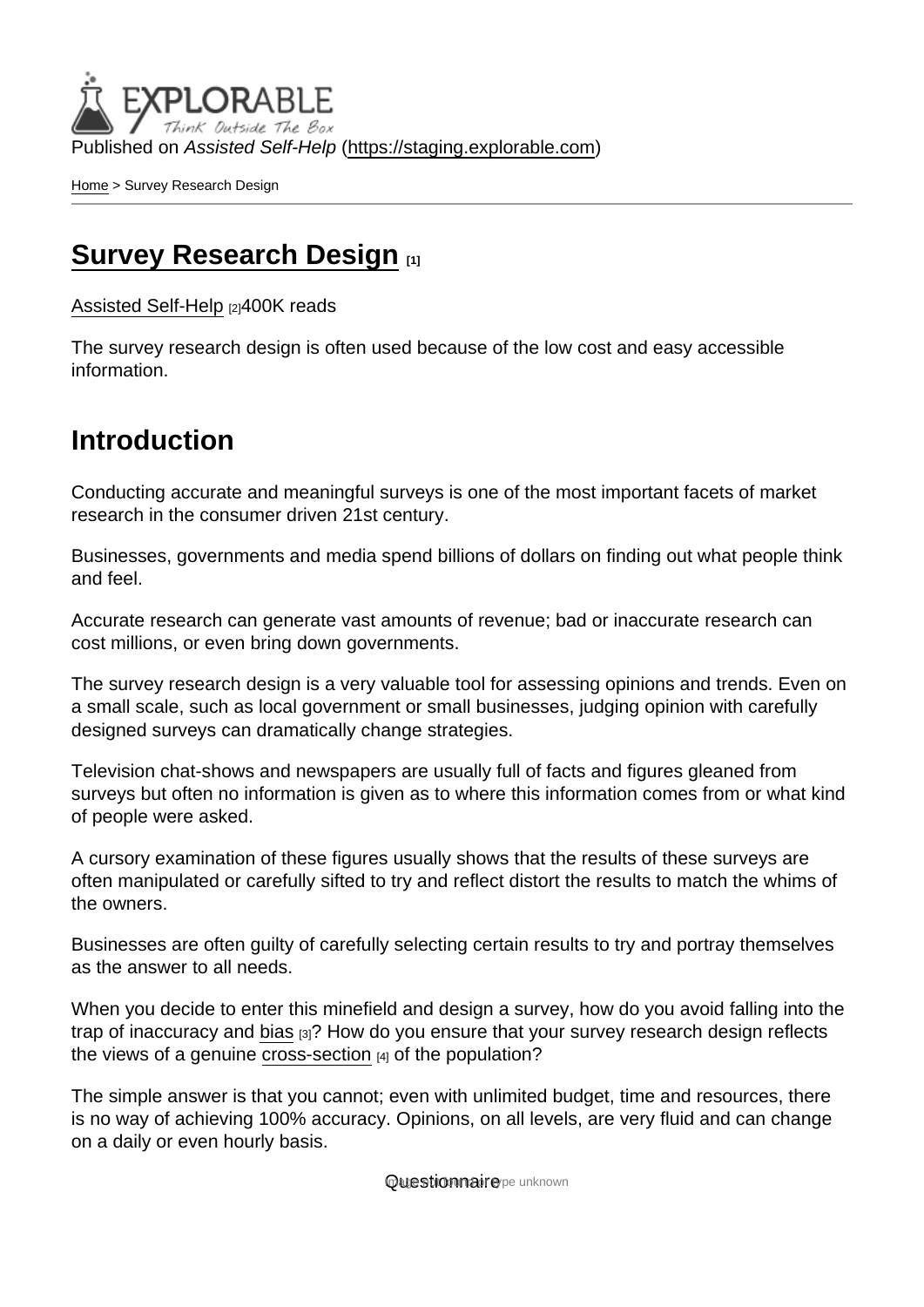Despite this, surveys are still a powerful tool and can be an extremely powerful research tool. As long as you design your survey well and are prepared to be self-critical, you can still obtain an accurate representation of opinion.

# Establishing the Aims of Your Research

This is the single most important step of your survey research design and can make or break your research; every single element of your survey must refer back to this design or it will be fatally flawed.

If your research is too broad, you will have to ask too many [questions](https://staging.explorable.com/defining-a-research-problem) [5]; too narrow and you will not be researching the topic thoroughly enough.

# Researching and Determining Your Sample Group

This is the next crucial step in determining your survey and depends upon many factors.

The first is accuracy; you want to try and interview as broad a base of people as possible. Quantity is not always the answer; if you were researching a detergent, for example, you would want to target your questions at those who actually use such products.

For a political or ethical survey, about which anybody can have a valid opinion, you want to try and represent a well balanced [cross section](https://staging.explorable.com/cross-sectional-study) [4] of society.

It is always worth checking beforehand what quantity and breadth of response you need to provide [significant results](https://staging.explorable.com/statistically-significant-results) [6] or your hard work may be in vain.

Before you start the planning, it is important that you consult somebody about the [statistical](https://staging.explorable.com/statistics-tutorial)  $_{[7]}$ side of your survey research design. This way, you know what number and type of responses you need to make it a valid survey and prevent inaccurate results.

## Methodology

How do you make sure that your questionnaire reaches the target group? There are many methods of reaching people but all have advantages and disadvantages.

For a college or university study it is unlikely that you will have the facilities to use internet, email or phone surveying so we will concentrate on only the likely methods you will use.

#### Face to Face

This is probably the most traditional method of the survey research design. It can be very accurate. It allows you to be selective about to whom you ask questions and you can explain anything that they do not understand.

In addition, you can make a judgment about who you think is wasting your time or giving stupid answers.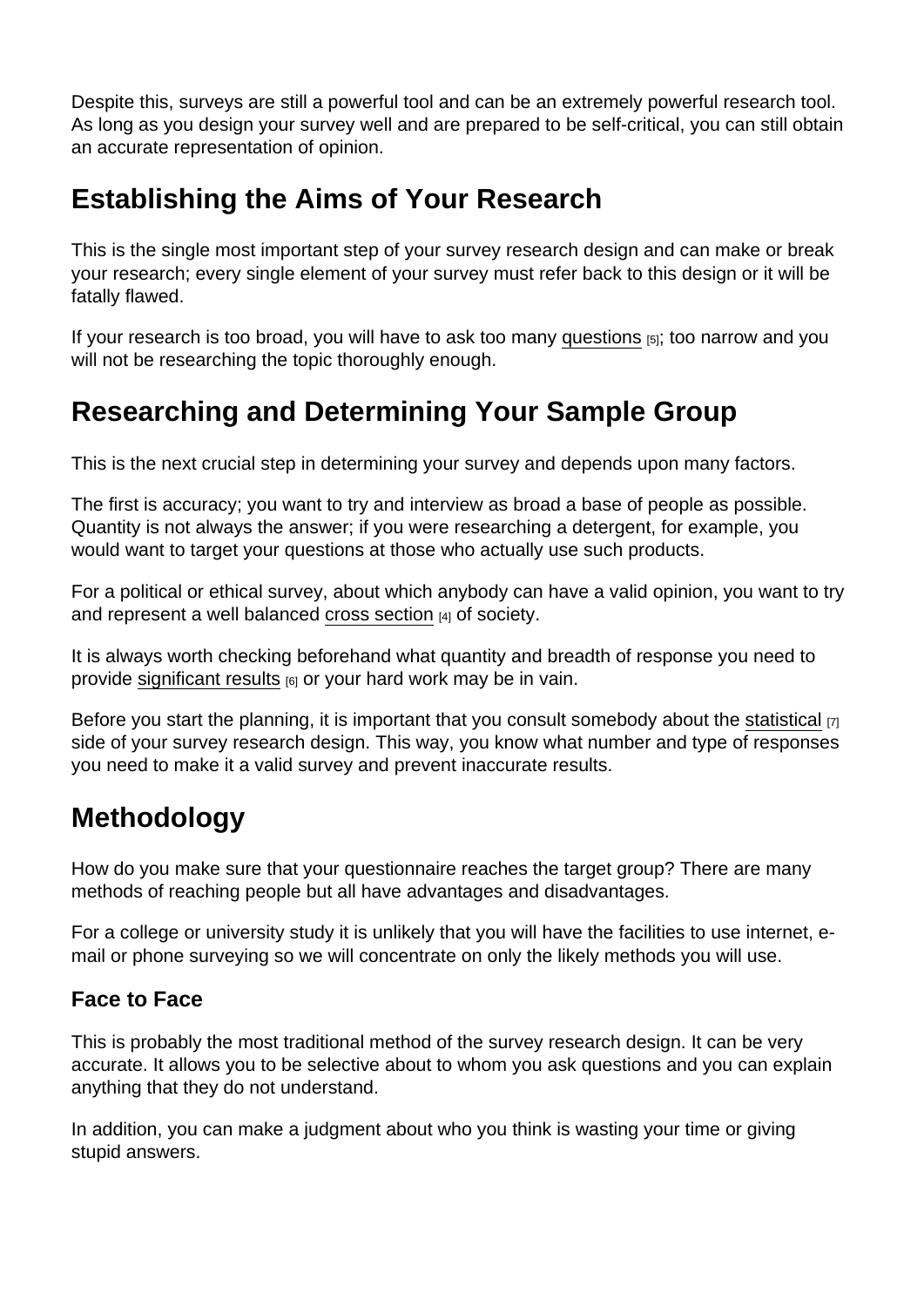There are a few things to be careful of with this approach; firstly, people can be reluctant to give up their time without some form of incentive.

Another factor to bear in mind is that is difficult to ask personal questions face to face without embarrassing people. It is also very time consuming and difficult to obtain a representative sample.

Finally, if you are going to be asking questions door-to-door, it is essential to ensure that you have some official identification to prove who you are.

#### **Mail**

This does not necessarily mean using the postal service; putting in the legwork and delivering questionnaires around a campus or workplace is another method.

This is a good way of targeting a certain section of people and is excellent if you need to ask personal or potentially embarrassing questions.

The problems with this method are that you cannot be sure of how many responses you will receive until a long time period has passed.

You must also be wary of collecting personal data; most countries have laws about how much information you can keep about people so it is always wise to check with somebody more knowledgeable.

### **Structuring and Designing the Questionnaire**

The design of your questionnaire depends very much upon the type of survey and the target audience.

If you are asking questions face to face it is easy to explain if people are unsure of a question. On the other hand, if your questionnaire is going to include many personal questions then mailing methods are preferable (but may violate local legislation).

You must keep your questionnaire as short as possible; people will either refuse to fill in a long questionnaire or get bored halfway through.

If you do have lots of information then it may be preferable to offer multiple-choice or rating questions to make life easier.

## **Cover Note**

It is also polite, especially with mailed questionnaires, to send a short cover note explaining what you are doing and how the subject should return the surveys to you.

You should introduce yourself; explain why you are doing the research, what will happen with the results and who to contact if the subject has any queries.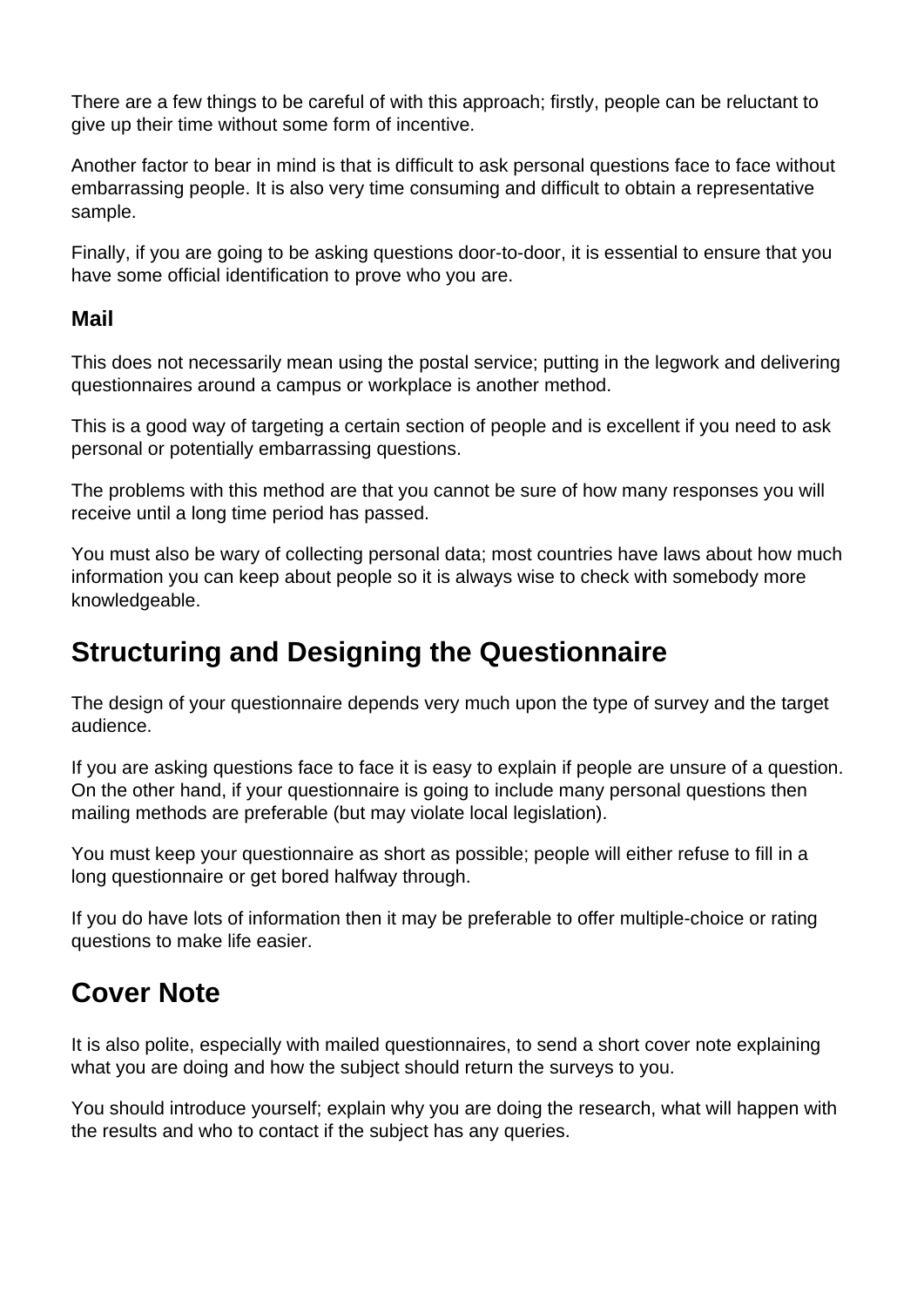# Types of Question

Multiple choice questions allow many different answers, including don't know, to be assessed. The main strength of this type of question is that the form is easy to fill in and the answers can be checked easily and [quantitatively](https://staging.explorable.com/quantitative-research-design) [8]; this is useful for large sample groups.

Rating, on some scale, is a tried and tested form of question structure. This way is very useful when you are seeking to be a little more open-ended than is possible with multiple choice questions. It is a little harder to analyze your responses. It is important to make sure that the scale allows extreme views.

Questions asking for opinions must be open-ended and allow the subject to give their own response; you should avoid entrapment and appear to be as neutral as possible during the procedure. The major problem is that you have to devise a numerical way of analyzing and statistically evaluating the responses which can lead to a [biased](https://staging.explorable.com/research-bias) [3] view, if care is not taken. These types of question should really be reserved for experienced researchers.

The order in which you ask the questions can be important. Try to start off with the most relevant questions first. Also friendly and non-threatening questions put the interviewee at ease. Questions should be simple and straightforward using everyday language rather than perfect grammar.

Try and group questions about similar topics together; this makes it a lot quicker for people to answer questions more quickly and easily.

Some researchers advocate mixing up and randomizing questions for accuracy but this approach tends to be more appropriate for advanced market research. For this type of survey the researcher is trying to disguise the nature of the research and filter out preconceptions.

It is also a good idea to try out a test survey; ask a small group to give genuine and honest feedback so that you can make adjustments.

Common mistakes when doing the survey research design.

# Analyzing Your Results

This is where the fun starts and it will depend upon the type of questions used.

For multiple choice questions it is a matter of counting up the answers to each question and using [statistics](https://staging.explorable.com/statistics-tutorial)  $_{[7]}$  to 'crunch the numbers' and test relevance.

Rating type questions require a little more work but they follow broadly the same principle.

For opinion questions you have to devise some way of judging the responses numerically.

The next step is to devise which statistical test you are going to use and start to enter some numbers to judge the significance of your data.